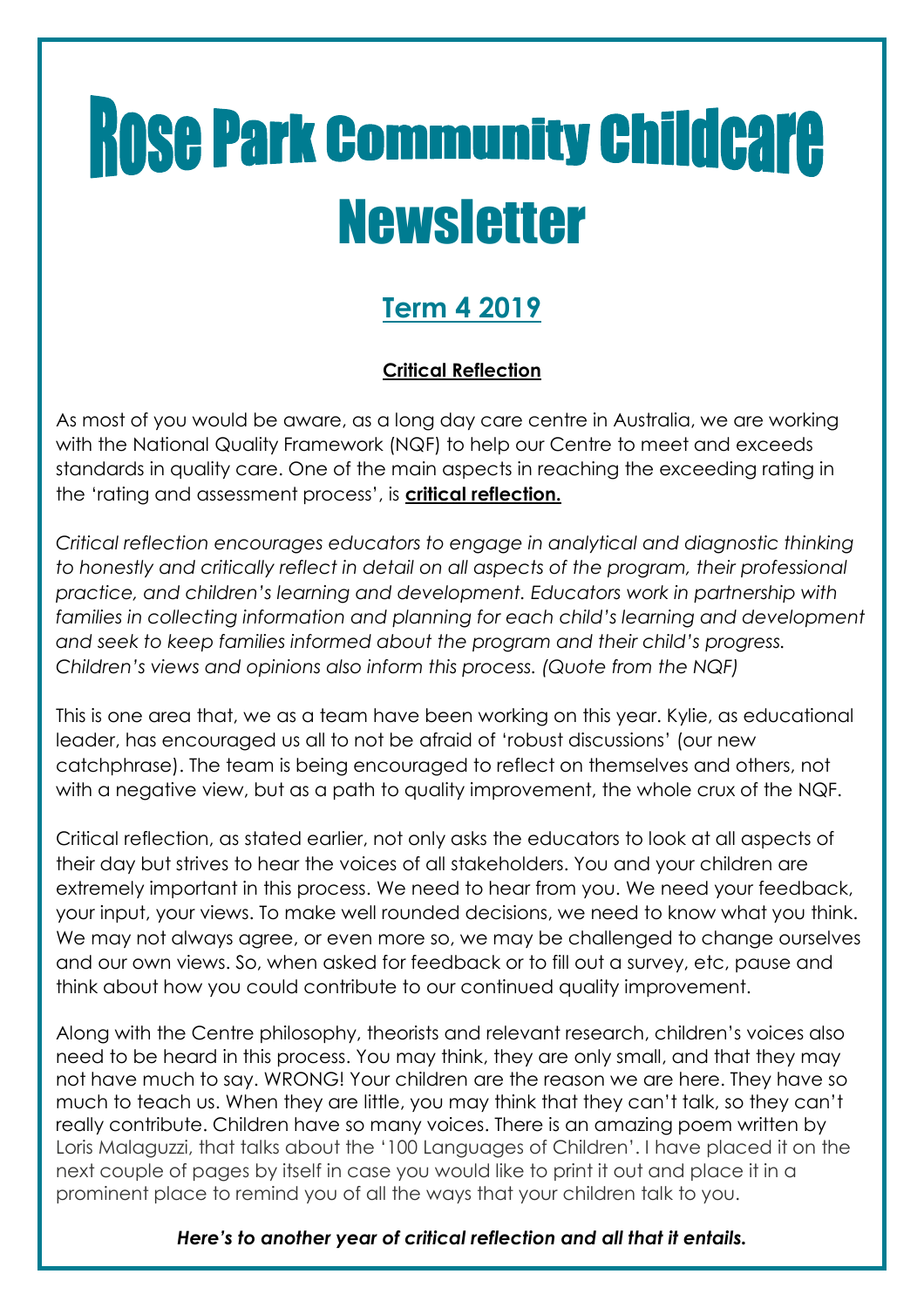#### **THE HUNDRED LANGUAGES OF CHILDREN**

**No way.**

**The hundred is there.**

**The child is made of one hundred.**

**The child has a hundred languages**

**a hundred hands**

**a hundred thoughts**

**a hundred ways of thinking**

**of playing, of speaking.**

**a hundred, always a hundred**

**ways of listening**

**of marveling, of loving**

**a hundred joys**

**for singing and understanding**

**a hundred worlds to discover**

**a hundred worlds to invent**

**a hundred worlds to dream.**

**The child has a hundred languages**

**(and a hundred hundred hundred more)**

**but they steal ninety-nine.**

**The school and the culture**

**separate the head from the body.**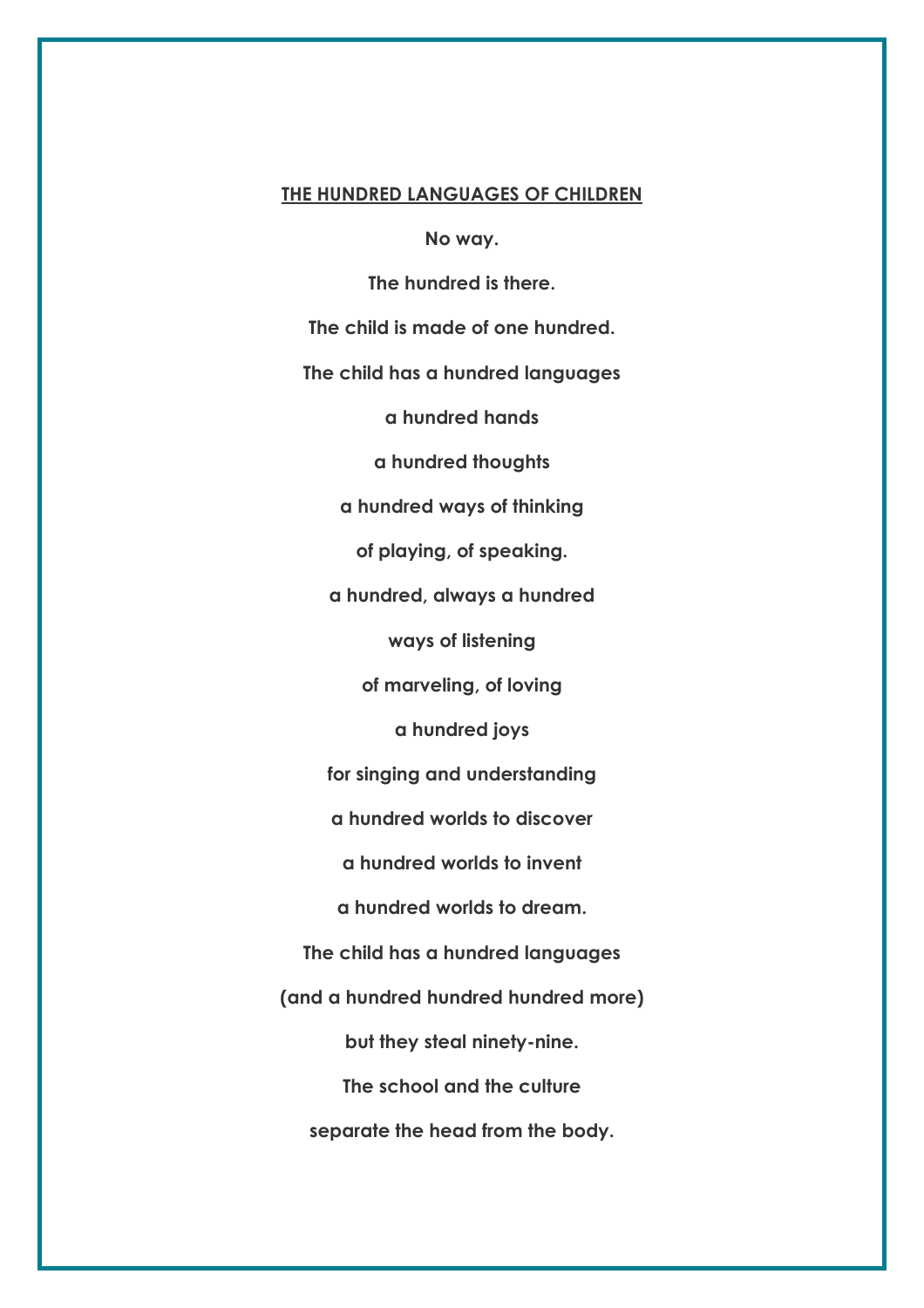**They tell the child to think without hands**

**to do without head**

**to listen and not to speak**

**to understand without joy**

**to love and to marvel**

**only at Easter and Christmas.**

**They tell the child**

**to discover the world already there**

**and of the hundred**

**they steal ninety-nine.**

**They tell the child that work and play**

**reality and fantasy**

**science and imagination**

**sky and earth**

**reason and dream**

**are things**

**that do not belong together.**

**And thus they tell the child**

**that the hundred is not there.**

**The child says**

**"No way- The hundred is there."**

Loris Malaguzzi

(translated by Lella Gandini)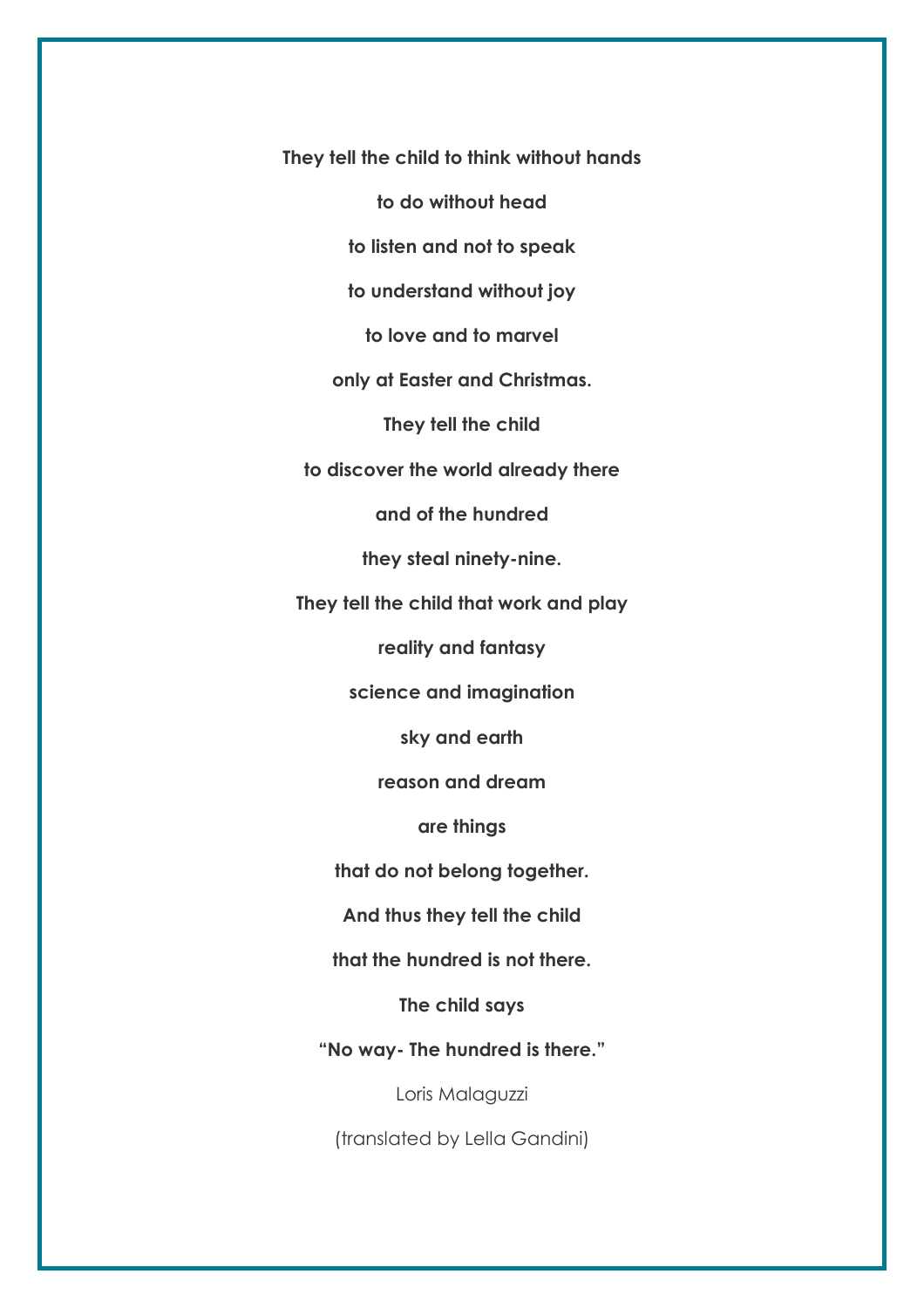### **Christmas Closure**



This year we will be closing at 1:00pm on December 24<sup>th</sup>. Your children will have lunch on that day, but we will not be putting any of the children to sleep (except babies who may sleep mid-morning). We ask that you be prompt with pick up that day, so that we can get home to our families. We will reopen on Thursday 2nd January 2020 at 7:30am. If you are going to be away leading up to Christmas or anytime in January, please let the office know as soon as possible.

## **Kindy in 2020**

Families using Rose Park Pre-School in 2020 and who require us to do drop offs and pickups, please let us know as soon as possible. We require additional paperwork to be completed.

### **Change of care**

If your childcare needs are changing due to children starting kindy, school or you work commitments, please let Sarah or Lisa know asap. It is a busy time of year with changes and we would like to offer care to new families as well as accommodate our current families.



The centre Christmas and end of year celebration will be on Saturday 30th November. We have managed to avoid both the Norwood and Adelaide pageants. More details will be out soon!

### **Name Change**

As you would know, the change of name was accepted by members at the AGM. Whilst we have changed our title around the Centre, there is quite a process to changing our name officially. Currently the name change is with Consumer and Business Services. After that we will need to contact the Education Department to get things changed through Centrelink. At this stage, when you contact Centrelink, you will still need to mention Adelaide Eastern Community Childcare Centre until we have gone through all of the processes.

## **AGM & Board 2019-2020**

Thank you to all the families that came early for the 50<sup>th</sup> Birthday Celebration to attend the AGM.

The Board for the 2019-2020 year are as follows:

- Josh Peak Chairperson Paul Santinon Treasurer Emily Lee Secretary
- Nick Thwaites Deputy Chairperson Jason Holmes Ordinary Member Daisy Miller **Ordinary Member** John Purl Ordinary Member

### **Parent/Educator interviews**

On Tuesday 26<sup>th</sup> November, educators will have 15-minute time slots available for you to discuss your child's development. More information will be forwarded to you shortly and a signup sheet will be in each room soon.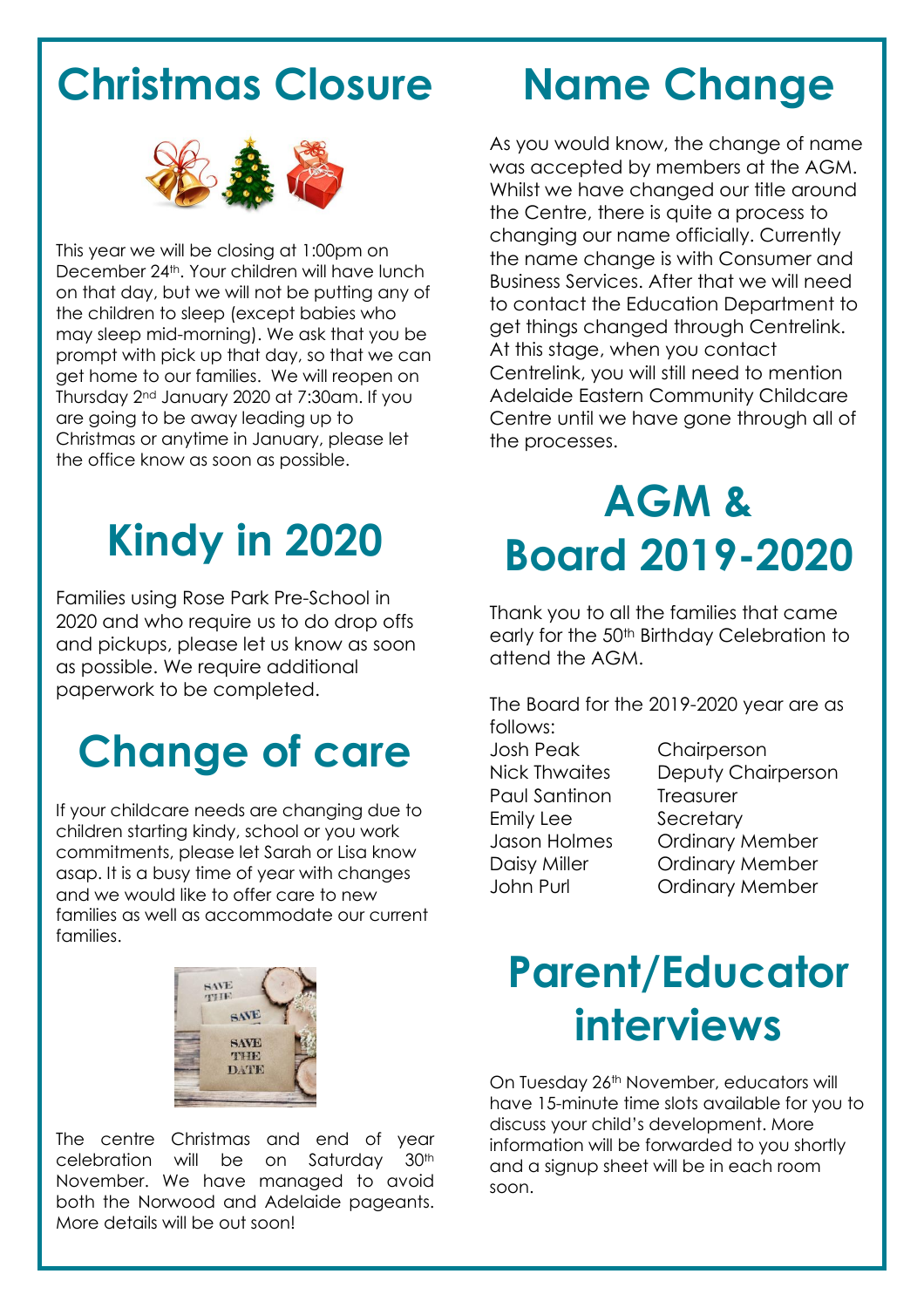

#### **Name:**

Em

**Role at RPCC:**

Team Leader Babies Room

#### **Who Lives at your House:**

2 testing teenagers, a hardworking and lovable husband and a feisty dog, Archie.

#### **Favourite TV Show/Movie:**

If only there was something good to wathc on TV!

#### **Favourite Artist/Band:**

I enjoy all types of music – Les Miserables to Tone and I, Flume, Hermitude, Triple J….

#### **Likes:**

Being down at Aldinga with the family **Dislikes:**

Narrow minded people

#### **Favourite Part of My Job:**

The rewarding cuddles throughout the day. Children showing empathy towards one another

#### **If I won a Million Dollars:**

I'd provide for my family first, donate to charities of my choosing and travel Australia



#### **Name:**

Jess

**Role at RPCC:** Educate in the Babies Room **Who Lives at your House:**

#### My dogs Ava, Mia and me

#### **Favourite TV Show/Movie:**

One Tree Hill, Outlander, The Greatest Showman

#### **Favourite Music:**

Ed Sheeran, Lewis Capaldi, Sia, Adele **Likes:**

Board games, beach walks with my dogs, '(craft)ernoons', loyalty and acceptance **Dislikes:**

Olives, anchovy and ignorance **Favourite Part of My Job:**

Watching the children grow and develop their independence and discover who they are as their personalities emerge. Receiving their smiles, waves and hugs fills my heart and being someone they can connect with and feel safe is important to me.

#### **If I won a Million Dollars:**

Donate money to charities close to my heart, Bravehearts and Compassion (to name a couple). Put a deposit down on a house of my own and then travel the world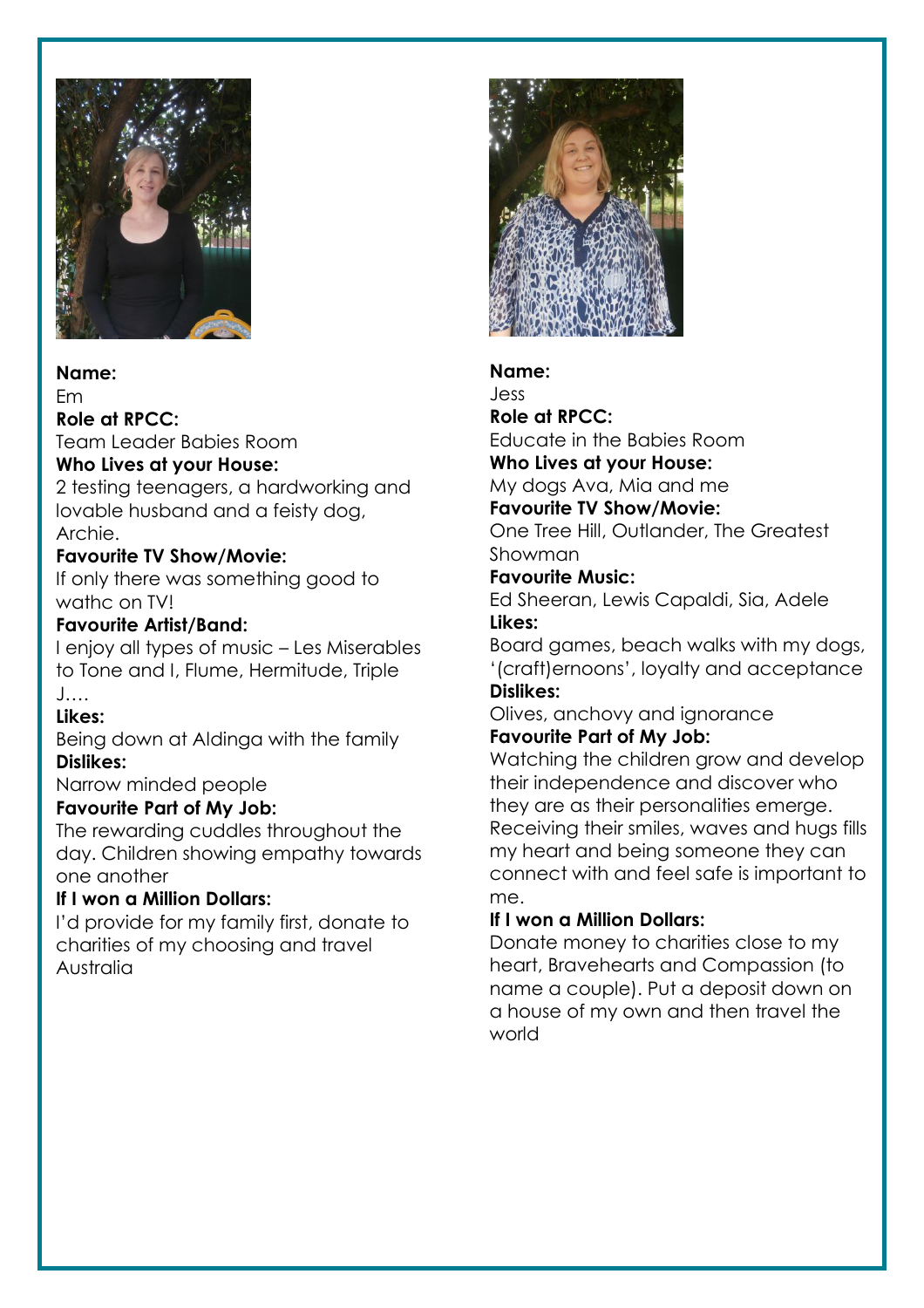### **News from the rooms…..**

#### **Babies**

We continue to embrace and enjoy being part of the under 2's team. Working in a collaborative partnership with Kylie, Ama and Sylvia has been rewarding and beneficial for both educators and children. Being included with daily routines, inclusive provocations and importantly for babies – building attachments and extending their circle of security. We have focused over the last several months on attachments and physical abilities and milestones. This has been embedded into our monthly program and it's constantly evolving as we notice children's interest and extend on this.

Being around the toddlers we've witnessed so many caring moments. Children displaying empathy by giving babies their dummies/transitional objects, helping feed them a bottle or giving them a cuddle. This is Lev Vygotsky's theory MKO (More Knowledgeable Others). What a child can't do on their own but can do with the help or guidance of someone else. We see this reflected in everyday interactions – this melts our hearts and teaches children about empathy. Embedded in our everyday practice and routine is taking acre and showing respect for our environment –

whether it's sweeping the yard, watering the plants and veggie patch or collecting scraps for 'the girls'.



Educating through role modelling, the language we use or the books we read about the importance of being water wise. We encourage children to water the plants before they play with water. We are also mindful of how long they have the taps on for.

All these wonderful moments are captured or documented in the day book or their individual journals. (We welcome any written feedback  $\circled{a}$ ). Reminders-

Please bring in a labelled wide brimmed hat for summer – thankyou to those who have. IF you'd like to bring in a drink bottle that your child can use throughout the day, it can be left with us and washed regularly. Some parents have mentioned bringing in a long sleeve "rashie" material top for summer as we will be playing with water (saves on washing). Feel free to if that works for you. Em and Jess



#### **Toddlers**

The toddlers have been busy learners, discovering their world and environment through play.

Educators have particularly noticed the evolution of empathetic behaviours amongst the children. We watch moments of conflict resolve without adult interference, giving the children a moment to practise their self-help skills or turn taking behaviours modelled by educators in daily practice. Educators see children comforting children with transitional objects (comforters) brought to them or a cuddle in times of high emotion. Even if it isn't always reciprocated, empathy, kindness, and respect of others is evident. Children learn how to interact with others and seek comfort from one another as they show emotional maturity. The toddler room philosophy encompasses compassion, kindness, empathy and respect of all living things, to see this in action every day is heart-warming after all ''the purpose of human life is to serve and to show compassion and the will to help others'' Albert Schweitzer – philosopher. To model kindness to others, we believe, is the best start to life. Treating people with respect and care. Educators acknowledge that being a compassionate child leads to becoming a compassionate adult and social citizen. Displaying and learning these personal qualities is not only part of the Early Years Learning Framework but an embedded practice in the under two rooms. Respect of living things- how do we model this at care? The children are active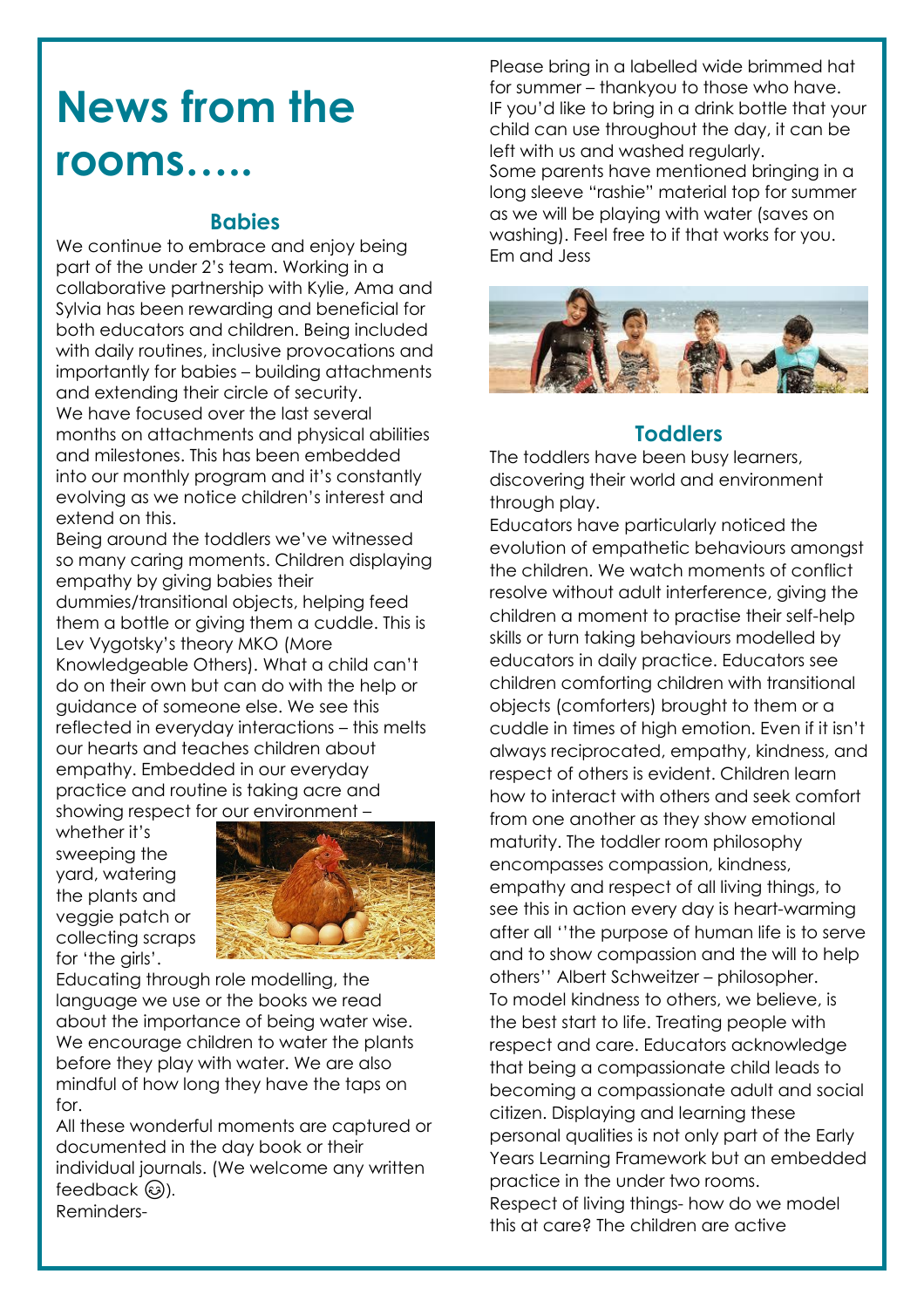participants in the respect and care of our plants, ''the girls'', pond maintenance and all aspects of looking after our play space and each other. Together educators and



children water the plants daily which is now initiated by the children. Recently we have been reading books about the care

of living things and what this means, as well as focusing on environmental responsibility through resources and books based on water conservation ''Waterwise'' and waste. Educators are mindful of the language we use with the children daily, ensuring our discussions reflect our nature pedagogy, as we incorporate all elements of the natural environment and community to guide the emergent curriculum.

Recently the under 2 rooms participated in the Aussie Backyard Bird count for Birdlife – counting and recording the number and species that fly overhead or frequent our yard. Our participation in this national event helps birdlife determine the environmental conditions and changes within our area. The children find great joy watching the birds fly overhead. The registration of the under 2 rooms was used

as an intentional teaching strategy to scaffold child led interests,



with the added bonus of environmental contribution to statistical research. Thinking about practice educators and children celebrated children's week (see Facebook post on Rose Park Community childcare Facebook site) which explores article 24 of the UN Convention of the rights of the child – a child's right to a healthy lifestyle. Whilst the toddler room program incorporates embedded elements of physical activity, mindfulness, healthy eating and provocation based on hygiene and development, it was a great opportunity to

reinforce current practices. The children were especially engaged with Yoga as were the educators! Educators discussed the benefits of incorporating yoga into the children's day for bonding, strength, mindfulness and regulation. Educators are eager to see how our yoga with the children evolves.

*Upcoming events; I have registered RPCC to be a part of Outdoor Classroom day on Thursday November 7th. The centre will be engineering their own birdfeeders as a follow on to the birdlife experience. We can't wait to see the children's creations on this day.*

As always feedback regarding the toddler and baby rooms program and practice is always welcomed. A quick email or note is valued and appreciated as we use this as part of Quality Area 6 of the National Quality Standards - collaborative partnerships with families and communities.

Thank you for your ongoing support Kylie, Ama and Sylvia.

#### **Wallabies**

Our yard is finished, and the Wallabies have been really enjoying exploring their new outdoor environment. The children have been enjoying being able to engage and play with the older children whilst also learning from them.

The children have been exploring S.T.E.A.M. (science, technology, engineering, art and maths) and developing their understandings of concepts such as cause and effect, volume/ capacity and how fluids, solids and gas' occur. While observing and problem solving through the experimental play the children are verbally communicating to their peers and educators and sharing their ideas and thoughts. The children are developing their scientific and mathematical language, while using their new-found vocabulary to communicate to others.



The children have been enjoying water play. They transfer the water and often water the plants, they will also observe how and what they can mix or change (colour mixing with food colouring,

shutterstock.com · 196646660